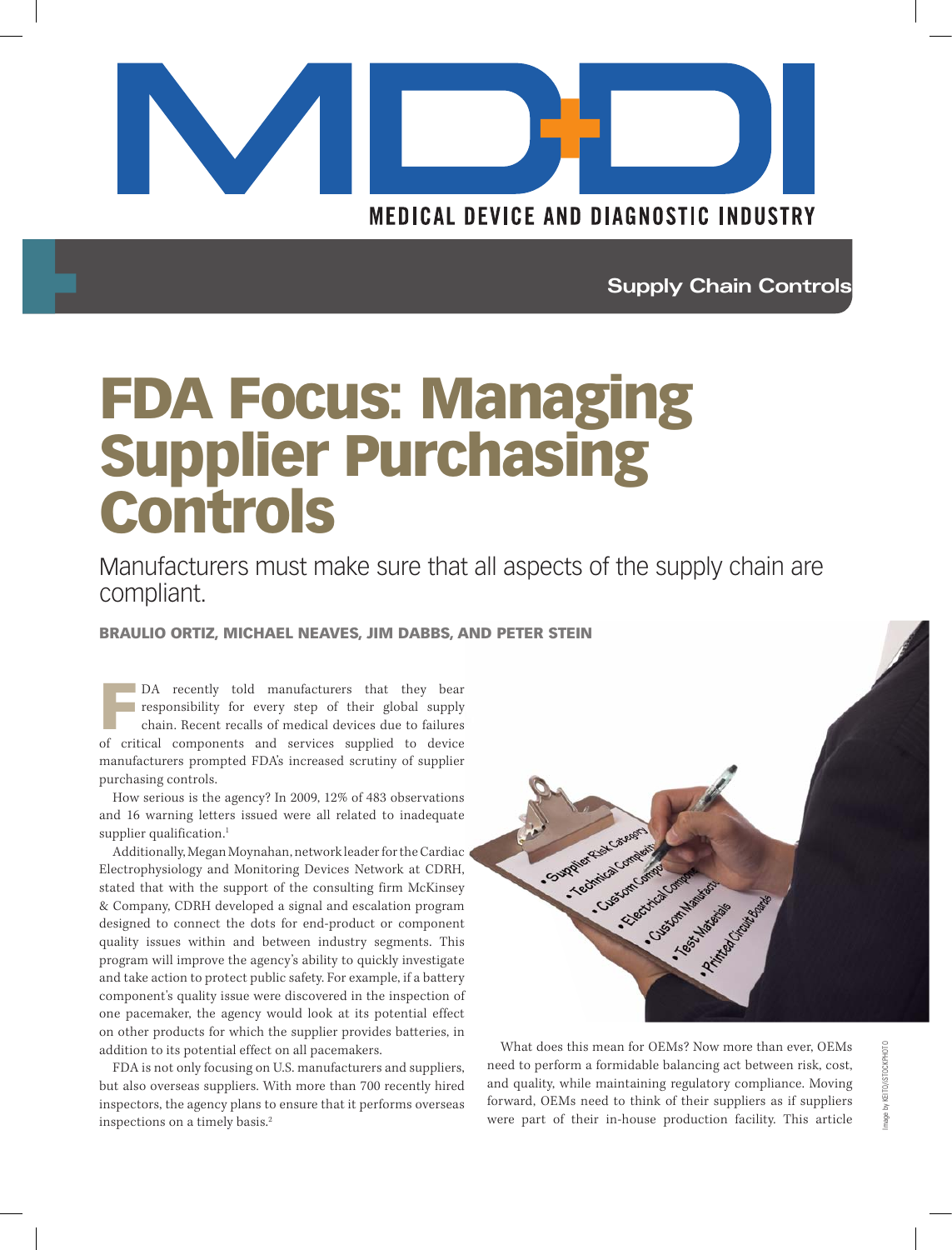provides a clearer understanding of how industry reached this point. It outlines some trends and compliance expectations and offers practical solutions for manufacturers and suppliers.

## How We Got Here

Critical components, like printed circuit boards, were once manufactured internally by OEMs. An increase in failures of these components led to recalls and patient safety issues and caught the attention of FDA and Congress.

Prior to implementing the medical devices current good manufacturing practice (CGMP) final rule quality system regulation (21 *CFR* Part 820) in 1996, FDA solicited and addressed industry comments on the proposed regulations. Much of the feedback focused on purchasing and supplier controls. Industry expressed concerns that application of the regulation to component manufacturers would increase product cost, with questionable value added to device safety and effectiveness. It was feared that many component suppliers would refuse to supply components or services to the medical device industry, especially those for whom the industry accounted for just a small fraction of sales.

FDA stated that because of the complexity of components used in medical devices, each component's adequacy could not always be assured through inspection and testing at the OEM. Instead, the quality of a component or service needed to be established during the design of that component or service, and achieved through implementing proper control and quality systems as part of the supplier's manufacturing process.

The proposed quality system regulation (QSR) explicitly required that the finished device manufacturer assess the capability of suppliers, contractors, and consultants to provide quality products pursuant to 820.50 purchasing controls. These requirements supplement the acceptance requirements under Sec. 820.80. As a result, FDA agreed with industry and removed the provision making the cGMP regulation applicable to component manufacturers.3

However, FDA noted that it would continue to focus its inspections on finished device manufacturers and would expect that OEMs properly ensure that the components they purchase are safe and effective. Finished device manufacturers that fail to comply with 820.50 and 820.80 would be subject to enforcement action. FDA also noted that the legal authority exists to cover component manufacturers under the CGMP regulation, should the need arise.<sup>3</sup>

As a result, the manufacturer must determine the adequacy of required quality systems, with particular emphasis in change control and corrective and preventive action (CAPA), through auditing and other verification or assessment tools. FDA indicated that the degree of supplier control necessary to establish compliance may vary with the type and significance of the product or service purchased and the effect of that product or service on the quality of the finished device.<sup>3</sup>

Part 820.80 is specific to a device manufacturer's acceptance program. Although finished device manufacturers are required to assess the capability of suppliers, contractors, and consultants to provide quality products and services, inspections, and tests, other verification tools are also an important part of ensuring that components and finished devices conform to approved specifications. The extent of incoming acceptance activities can partially be based on the degree to which the supplier has demonstrated a capability of providing quality products or services. 3

An appropriate component supplier and services quality assurance program includes a combination of assessment techniques, including inspections and tests. Manufacturers should remember that the purpose of assessing a supplier's capability is to provide a greater degree of assurance beyond that provided by an inspection and test. The process ensures that the products received meet the finished device manufacturer's requirements.3

With regard to change control, industry was concerned with the requirement in 820.50(b) mandating that suppliers notify OEMs of any change in their component or service. OEMs were concerned that this placed an undue burden on suppliers and inhibited their ability to make minor adjustments within the parameters of agreed upon specifications and quality requirements. Additionally, many people in the industry believed that the requirement was feasible only for components that were custom-made for the OEM, and was meaningless with regard to commercial off-the-shelf components purchased from distributors. Others were concerned that suppliers would not be willing to supply device manufacturers with such information. However, others commented that the requirement was too broad and would result in burdensome reporting of variables that were irrelevant to the continued performance or specifications of the component or service. FDA agreed in part with the comments and amended the requirement to state that such agreement should be obtained where possible. Even after making this accommodation, FDA stated that it still believed that it was important for the manufacturer to obtain information on changes made to the component. A supplier that refuses to provide such notification may be rendered unacceptable, depending on what they supply. However, when the product is in limited supply and must be purchased under those conditions, the manufacturer must heighten control in other ways (e.g., tightening incoming inspection or downstream controls prior to distribution). FDA gave manufacturers the flexibility to define in the agreement the types of changes that would require notification.3

## Outsourcing to Suppliers

Establishing robust and clear supplier agreements continues to be a challenge for industry. Even with these agreements in place, many changes that seem innocuous when first implemented may later manifest as significant issues in distributed products. This is caused in part by weak supplier agreements that do not properly define notification requirements or apply sufficient oversight from the OEM.

Concerned with ongoing supplier control issues, as well as a desire to harmonize regulations and standards across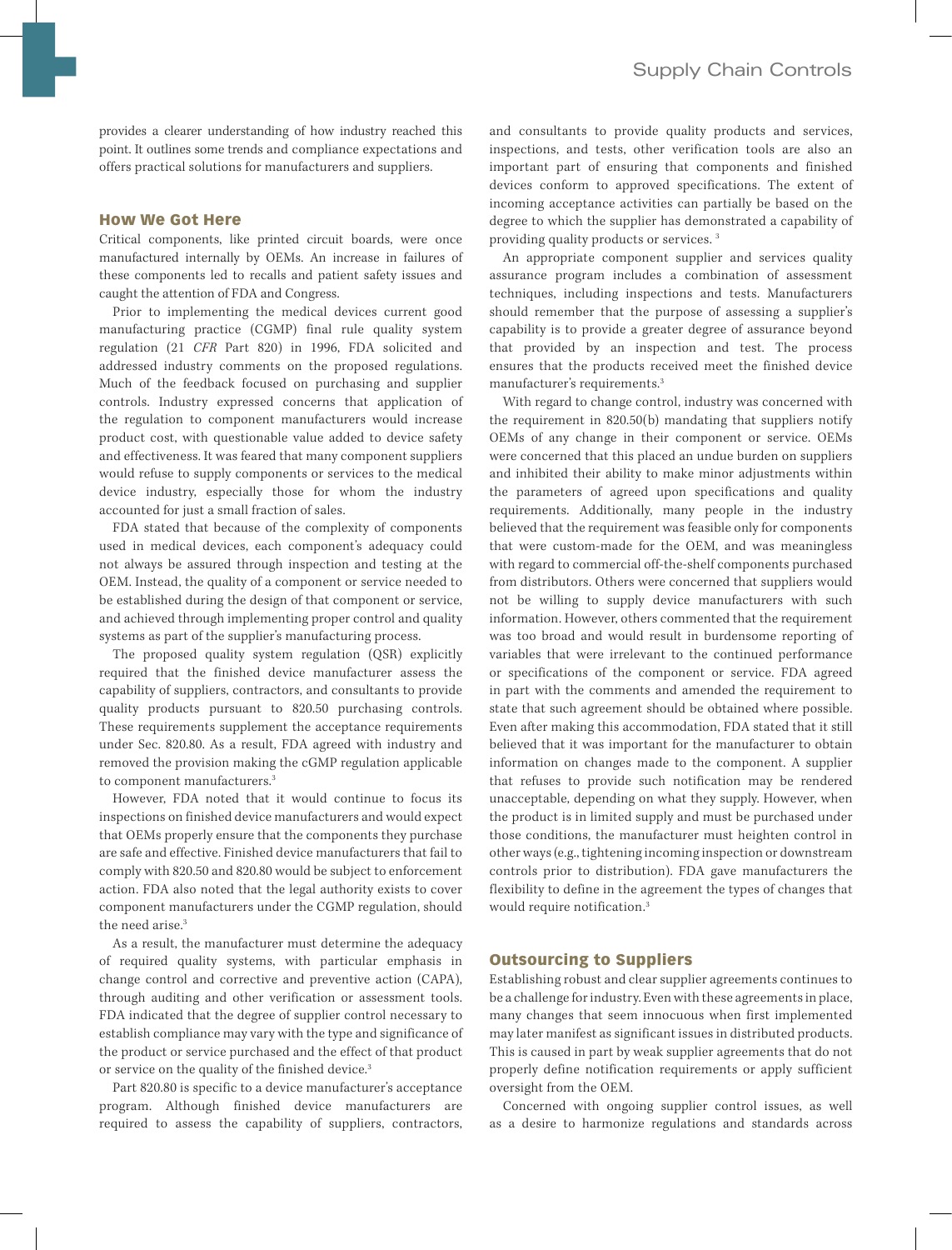the world, Kim Trautman, FDA's medical device expert and coauthor of the quality systems regulations, participated in developing the Global Harmonization Task Force's (GHTF) guidance on the subject, titled, "Quality Management System— Medical Devices—Guidance on the Control of Products and Services Obtained from Suppliers." The guidance was published in late 2008.4

Although Trautman said that the GHTF document cannot be enforced as a regulatory compliance requirement, it is clear from her presentations to industry that the agency views the guidance document to be aligned with the QSR.

## Regulatory Enforcement Trend

One recent enforcement trend is supplier process validation. As the GHTF guidance document indicates, "Regulatory requirements call for processes to be validated where the resulting output cannot be verified by subsequent monitoring or measurement. Regardless of who actually performs the process validation, it is the manufacturer's responsibility to ensure that the validation is properly performed. It should also cross-reference the GHTF Guidance on Process Validation SG3/N99–10:2004.

There is another important consideration to be made regarding validation requirements performed on supplier processes. It is imperative that OEMs ensure that validation processes employed by their suppliers meet the minimum requirements of the validation processes of the OEM as either part of the qualification of the supplier by the OEM, or through the review of validation protocols conducted by the supplier for the manufacturer. This process would include all aspects of validation, including process output performance levels (i.e., acceptance criteria), statistical requirements, review or resolution of deviations, etc.

To ensure that the validated process continues to operate within a state of control, manufacturers must work with suppliers to establish critical controls, limits, and an ongoing review of process control data. Remember, the supplier may own the process, but the manufacturer owns the product. Major quality systems areas include

- Quality management.
- Personnel.
- Buildings and facilities.
- Documentation and records.
- Purchasing controls.
- Production and in-process controls.
- Validation.
- Change control.
- Complaints and recalls.

## Drawing the Applicability Line

The criticality of the component from a product-function and patient-safety risk perspective plays an important role. However, a noncritical component could be contaminated

through supplier processing and shipping, which could lead to patient injury or death.

Based on enforcement trends, the base applicable quality systems that all suppliers should have are change control (design and process); process control (including process validation where the product quality attributes including stability cannot be fully verified) and supplier quality assurance for their critical raw material suppliers. Other aspects of a OEM's quality system, such as complaint handling or statistical requirements, may also apply.

For commodity components that are commercial and off the shelf, the OEM should verify that the supplier puts in place the relevant industry test standards that apply to the component. If a supplier is unwilling to comply with the base quality systems described, the OEM should look for a new supplier that will comply. The OEM should also implement tightened incoming quality assurance inspection or downstream verification during production of the finished product as an interim or permanent control while searching for a new supplier.

Ultimately, manufacturers need to think of their suppliers as part of their in-house production facility. When applicable, the supplier's procedures must meet all of the regulatory and specific product requirements of the manufacturer's quality system.

### Theoretic vs. Pragmatic Realities

These procedures apply to all suppliers and all components, including other divisions within the same company. In industry forums, FDA has indicated that it is unacceptable to use the corporate audit of a sister division to verify that the supplier has adequate quality systems. These audits are often focused solely on compliance with corporate standards and policies and not on the sister division's compliance with the OEM's purchasing agreements, specific product requirements, and related activities. Some form of augmentation audit might be needed in addition to the corporate audit.

FDA has also stated that a satisfactory FDA audit of the supplier does not suffice either. Instead, it could be used as a good data point, perhaps as a way for reducing the scope of the OEM's audit. As with the corporate audit, it does not eliminate the need for a manufacturer-specific audit.

In theory, these supplier controls are overdue—14 years overdue for medical devices, based on the introduction date of the QSR. For FDA, business costs are not part of the equation. For the manufacturer, cost is an important factor. At the end of the day, the manufacturer is ultimately responsible.

The reality is that it will take the industry years to come up to speed on the latest cGMP requirements. FDA and global regulatory bodies have raised the bar on supplier controls through recent enforcement actions and issuances of guidances, especially in the area of supplier process validation.

# Supplier Risk Grid

Manufacturers must identify high-risk component suppliers through a documented risk management process. Typically,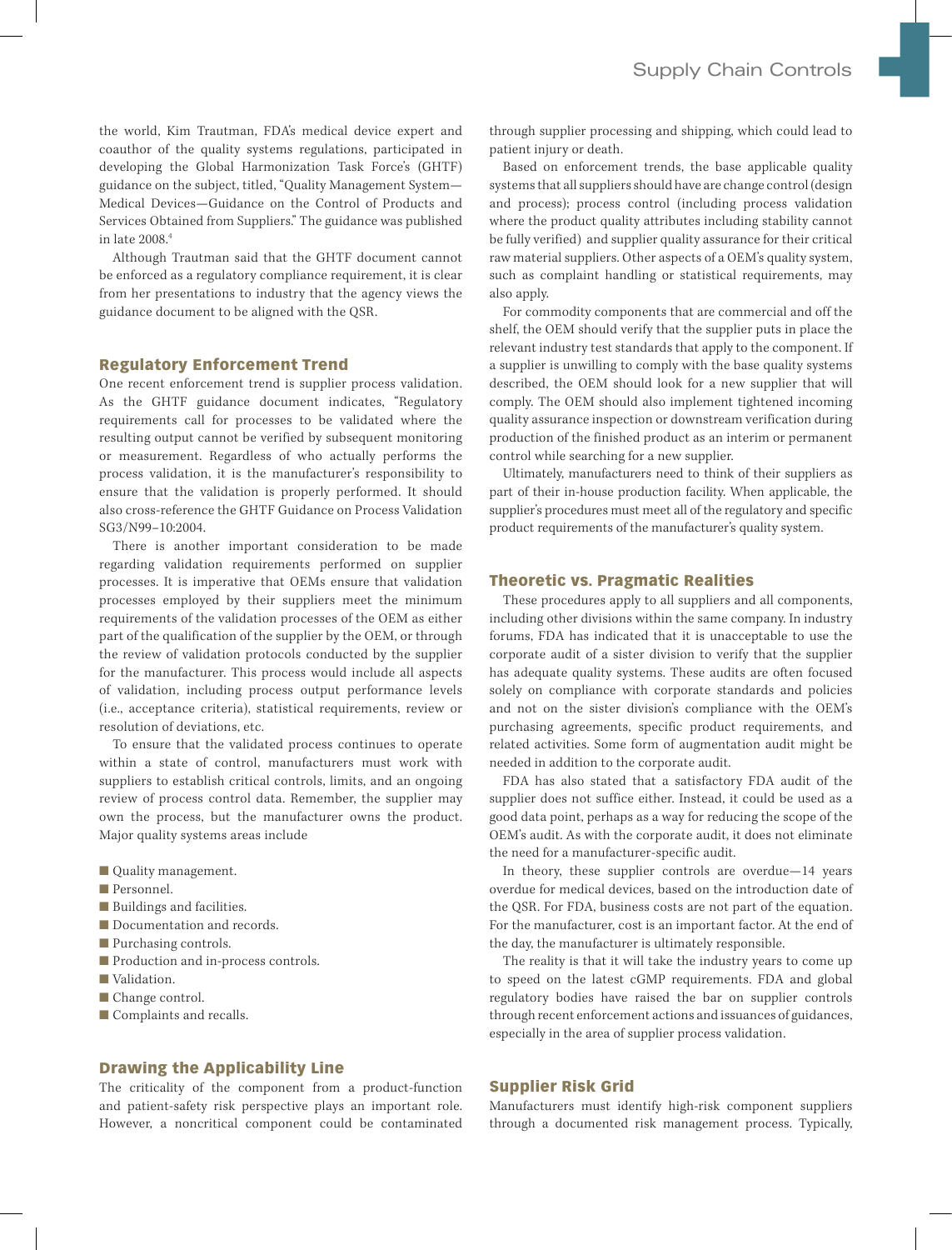design and process failure mode and effects analysis call out the function and effects of failure of the component design or process output and detection controls. Other more efficient methods can be used, such as component category risk grid methodologies that prioritize remediation efforts based on the degree of customization and effect on function and safety (see Table I).

| <b>Supplier Risk Category</b>         |                                           |                                                |                                                     |
|---------------------------------------|-------------------------------------------|------------------------------------------------|-----------------------------------------------------|
|                                       | <b>Functional/Safety Effect</b>           |                                                |                                                     |
|                                       | Low Risk                                  | Moderate Risk                                  | <b>High Risk</b>                                    |
| <b>Technical</b><br><b>Complexity</b> | Custom manufacturing<br>or test materials | Electrical components<br>(i.e., batteries)     | Custom components<br>(i.e., printed circuit boards) |
|                                       | Low Risk<br>Commercial off the shelf      | Low/Moderate Risk                              | Moderate/High Risk                                  |
|                                       | (COTS) manufacturing<br>or test materials | COTS or electrical<br>components (i.e., diode) | COTS<br>(i.e., printed circuit boards)              |



Manufacturers should develop a quality plan with a realistic timeline to address high-risk (i.e., 6 to 12 months) and moderate-risk (i.e., 12 to 24 months) components with an approach on how to address low-risk components in the long term. They should identify any additional interim incoming supply quality controls needed until remediation is complete. In the end, manufacturers must balance risk, cost, and quality while maintaining regulatory compliance.

#### Manufacturer Challenges and Solutions

The challenges presented by the stricter interpretation and enforcement of the supplier control regulations are increasingly dynamic for established firms with long-standing supplier relationships and historical paradigms and practices to overcome. These challenges include ensuring that the established quality system elements continue to evolve to meet the stricter interpretation of the regulations around supplier controls.

The continued improvement of established supplier controls includes extending the detailed monitoring of supplier production and process control parameters and ensuring that the supplied part realization processes are validated to the guidelines established by the GHTF. Strategies such as using production part approval process (PPAP) are compatible with the GMP regulations and have been successfully deployed across many industries that rely on robust and consistent supplier performance. It includes elements such as demonstrated and monitored process capability, comprehensive process control plans, identification and verification of critical to quality part characteristics, and comprehensive first article inspections, all of which are standard considerations of a robust PPAP deployment.

To ensure that supplier processes remain qualified to the current standards, a deliberate and targeted approach is necessary. The suppliers that produce parts that present the highest risk to the operation of the finished device are prioritized for first consideration and, when necessary, updated to current standards.

Pending the completion of any required supplier process revalidations, a review of the supplier's process monitoring data gathered during production can be performed by the manufacturer, as an interim and mitigating control. This process is part of incoming quality assurance (IQA) inspection activities, which ensure that the processes are maintained in their preestablished state of control be the supplied parts are used.

> Alternatively, the OEM may choose to increase IQA internal test sampling using a tightened inspection plan. These interim control(s) can be discontinued once the revalidation work has been successfully completed.

> Following the completion of the revalidations, the monitoring of supplier performance is expanded to include the periodic review of supplier production quality data. This data is reviewed on a routine basis to ensure that the suppliers are maintaining their established levels of process capability and that their internal

controls are functioning effectively.

Partnering with each supplier in the *gemba*, a Japanese term used in connection with the lean Six Sigma manufacturing concept that means "out on the floor," ensures that the process validations are successful. In this case, the gemba is each supplier's respective factory floor, which is where the manufacturer and the supplier work together. The development of the plans and protocols is a joint activity, and approvals from both firms are required prior to execution. The validations include standard installation qualification, operational qualification, and performance qualification considerations. They incorporate standard statistical rationale for sampling and confidence and reliability intervals. The burden of cost associated with these revalidations to the current standards should be shared between the firm and the suppliers, as the benefit is mutual and the requirement common to the medical device industry.

The benefits of institutionalizing increasingly rigorous supplier controls go well beyond sustained regulatory compliance. They extend into tangible business outcomes by improving customer intimacy through fewer supply chain interruptions of commitments and increasing operational leverage by lowering the overall cost of quality.

# Supplier Challenges and Solutions

Device manufacturer quality system purchasing controls requirements are creating unique challenges for suppliers. Key challenges include

■ Balancing the role of being both a customer and a supplier. In many cases, the supplier to the final device manufacturer isn't last in the supply chain. Suppliers may also receive critical components and supplies from what would be considered subtier suppliers. Since they aren't the final device manufacturers, they may not be in a position to know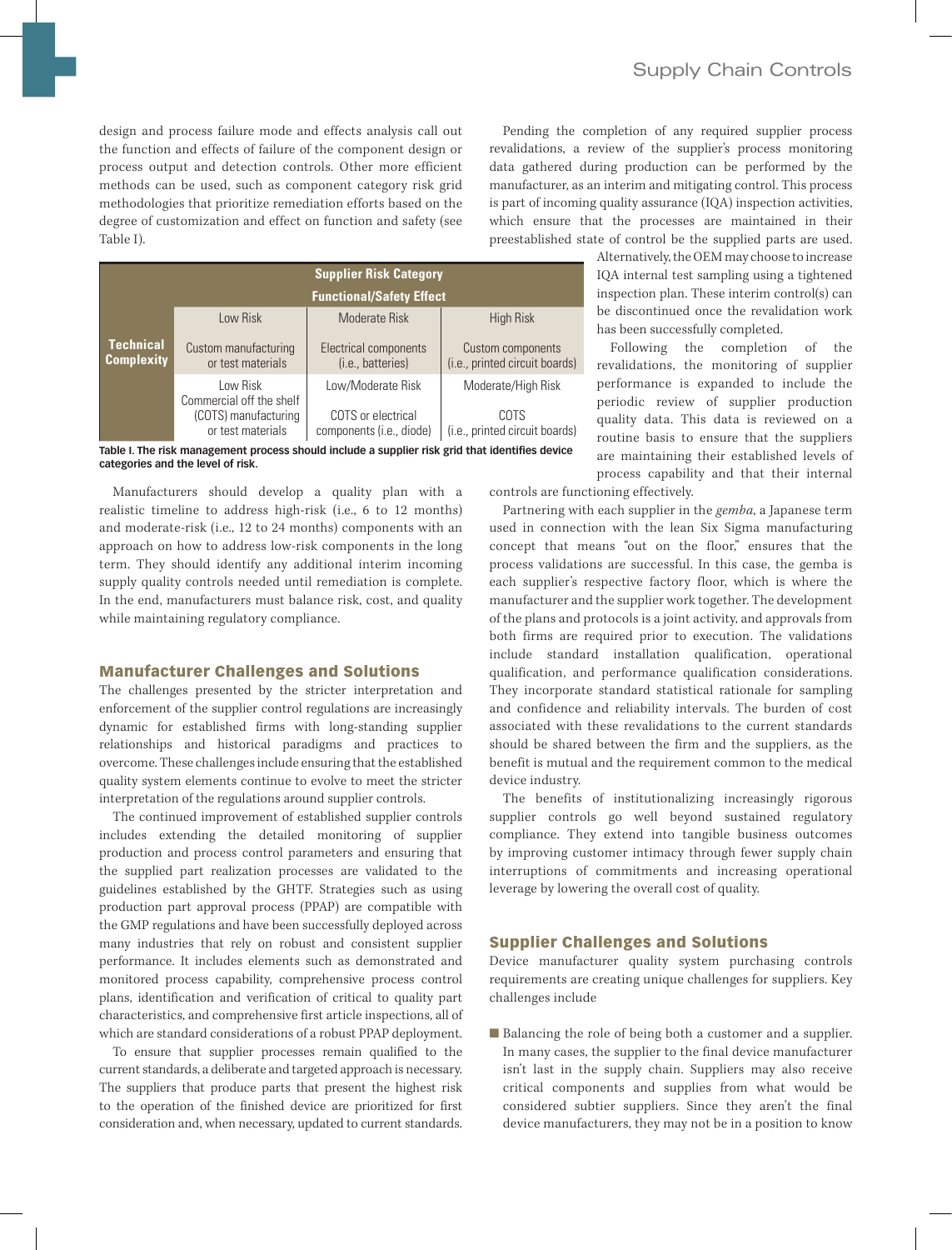which of the subtier processes and components are critical.

- As OEMs react to FDA's expectations, many are hastily implementing new controls, which may vary significantly from one device manufacturer to another. These variations in requirements can manifest into significantly different internal requirements for suppliers, which at a minimum, can add costs to internal processes and create confusion for staff.
- Significant new control requirements must come at a price, and the pressure frequently falls on suppliers to absorb these costs. Although the increased controls will ultimately benefit both suppliers and device manufacturers, the implementation of costs must be shared.

A practical way to resolve these challenges is to develop, approve, and implement a common supply quality agreement (SQA). The SQAs initiate from a common template for all customers and enable suppliers to establish a common framework that takes into account the applicable international (ISO 13485) and U.S. regulatory (QSR) requirements. The common template is customized to take into account each unique customer requirement, including references to the manufacturer's QSR.

Once completed, the SQA establishes clear definitions of supplier and customer (the device manufacturer) responsibilities. Key topics covered by the SQA are as follows:

- Ownership of product specifications.
- Inspection plans.
- Audit functions.
- $\blacksquare$  <br> Complaint handling processes and responsibilities.
- Change control.
- Process validation.
- Process controls.
- Design controls.
- Control of subtier suppliers.
- Legal aspects.
- Key personnel responsibilities and contact information.

Although these elements are critical to the success of the device manufacturer-supplier relationship, one of the most challenging elements is change control. The challenge frequently comes from poorly worded agreements. In many cases, the supplier is asked to make changes that originate in its processes, but which they might not be fully qualified to make. Ensuring that effective change control processes are fully implemented requires the following:

- Clear language within the SQAs.
- Effective supplier quality system change control processes.
- Oversight by the supplier's and manufacturer's audit processes.

Another important element of design control requirements is design transfer. This is always a critical phase for suppliers because once the customer receives FDA clearance to market a device, there is almost always a significant push to move quickly from a preproduction or development environment to full production. This is another example where the SQA adds significant value to the process. A typical agreement may require the use of identical equipment. This may be very expensive, if not impossible, to achieve. In those cases, the SQA defines, upfront, the flexibility that a supplier has in meeting the increased production demand as well as all quality and regulatory requirements.

Process controls must be implemented and demonstrated to the customers by both classic verification and validation where required by the QSR. The initial cost of validating a process can be significant, but doing so inevitably adds value by ensuring a stable process that consistently achieves desired results with a high degree of assurance. Once a validated state is achieved, process controls must be established to ensure processes remain in a state of control.

A special cost-saving validation method is called a common validation. For example, complete part families are grouped within a single validation by using at least a two-corner validation approach, which covers a range of parameters for one or more processes. Future parts that are similar to already validated parts do not require additional process validation because they are already covered by the common validation of these processes.

It is important to build and maintain internal centralized validation knowledge to ensure actuality and enhancement of common validations regarding new products and enhanced process parameters.

Another important topic for suppliers and device manufacturers is remediation. All the practices outlined in this article are challenging enough to implement on a goforward basis, but retrospective application can be daunting. Although there is not a one-size-fits-all option here, some key considerations should include the following:

- Under whose quality system requirements will the work be performed? As part of the process of becoming an approved supplier, suppliers must demonstrate that their quality system processes meet all applicable international quality systems, U.S. regulations, and device manufacturer requirements. All work should be performed under the requirements of the supplier's QSR. The extent of the oversight (review and approval) by a supplier's customer should be defined by the SQA.
- When resources are provided by the manufacturer, who is responsible for managing the overall resource effort? Since the work is being performed under the requirements of the supplier's quality system, and in most cases, the work is being performed at the supplier's site, it is recommended that the supplier manage the effort. As with most resources, the cost of managing the project should be shared.
- Who will fund the retrospective review and implementation activities? There is no simple answer here. Because there is a shared benefit of bringing older processes in line with current requirements, these costs should also be shared. There are other ways to resolve cost situations, such as negotiating additional product volumes.